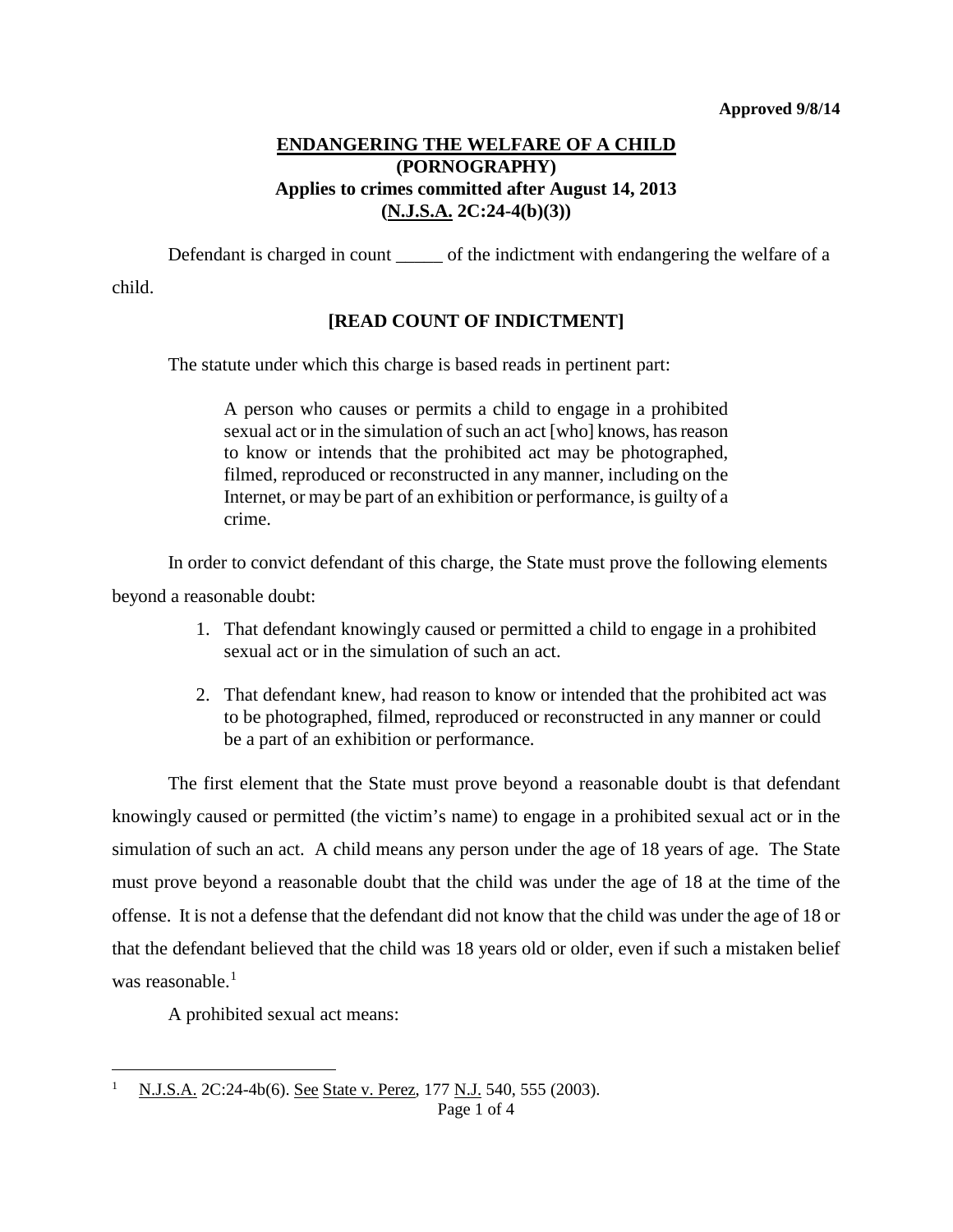## **ENDANGERING THE WELFARE OF A CHILD (PORNOGRAPHY) N.J.S.A. 2C:24-4b(3)**

# **[CHOOSE APPROPRIATE]**

*sexual intercourse*, which is penetration, however slight, of the vagina by a penis.<sup>[2](#page-1-0)</sup>

*anal intercourse*, which is penetration, however slight, into the anus.<sup>[3](#page-1-1)</sup>

*masturbation*, which is stimulation of the genitals.<sup>[4](#page-1-2)</sup>

*bestiality*, which is a sexual connection between a person and an animal.<sup>[5](#page-1-3)</sup>

sadism, which is sexual gratification dependent largely on the infliction of pain on others.<sup>[6](#page-1-4)</sup>

*masochism*, which is sexual gratification dependent largely on the infliction of physical or mental abuse on the person.[7](#page-1-5)

*fellatio*, which is oral contact with the male sexual organ.<sup>[8](#page-1-6)</sup>

*cunnilingus*, which is oral contact with the female sex organ.<sup>[9](#page-1-7)</sup>

*nudity*, if depicted for the purpose of sexual stimulation or gratification of any person who may view such depiction.

*vaginal intercourse*, which is the penetration of the vagina, or **[where appropriate]** of the space between the labia majora or outer lips of the vulva.<sup>[10](#page-1-8)</sup>

*sexual penetration*, which is insertion of the hand, finger or object into the anus or vagina, either by the defendant or on the defendant's instructions. $^{11}$  $^{11}$  $^{11}$ 

<span id="page-1-0"></span> $\frac{2}{3}$  Hice v. State, 593 S.W.2d 57, 64 (Ark. 1980) and cases cited there.<br> $\frac{3}{3}$  State v. Gallagher 286 N J. Super 1, 13 (App. Div. 1995) certif. do  $\overline{c}$ 

<span id="page-1-1"></span><sup>3</sup> State v. Gallagher, 286 N.J. Super. 1, 13 (App. Div. 1995), certif. denied, 146 N.J. 569 (1996).

<span id="page-1-2"></span><sup>4</sup> People v. Lamb, 90 Cal. Rptr.2d 565, 576 (Ct. App. 1999).

<span id="page-1-3"></span><sup>5</sup> State v. Bonynge, 450 N.W.2d 331, 338 (Minn. Ct. App. 1990).

<span id="page-1-4"></span><sup>6</sup> Ex Parte Anderson, 902 S.W.2d 695, 700 (Tex. Ct. App. 1995).

<span id="page-1-5"></span><sup>7</sup> Id. at 700.

<span id="page-1-6"></span> $\frac{8}{9}$  State in the Interest of S.M., 284 N.J. Super. 611, 616-19 (App. Div. 1995).<br>
State v Fraction 206 N J Super 532, 535-36 (App. Div. 1985), certif deni

<span id="page-1-7"></span><sup>&</sup>lt;sup>9</sup> State v. Fraction, 206 <u>N.J. Super.</u> 532, 535-36 (App. Div. 1985), <u>certif. denied</u>, 104 <u>N.J</u>. 434 (1986).<br><sup>10</sup> State v. J.A. 337 N.J. Super. 114 (App. Div. 2001). The Appellate Division upheld the charge given

<span id="page-1-8"></span>State v. J.A., 337 N.J. Super. 114 (App. Div. 2001). The Appellate Division upheld the charge given by the trial court in that case which included the following language which can be used if the circumstances of the specific case are appropriate: "This means that if you find from all of the evidence presented beyond a reasonable doubt that there was [penile] penetration to the outer area of the vaginal opening, what is commonly referred to as the vaginal lips, that is sufficient to establish penetration under the law."

<span id="page-1-9"></span><sup>&</sup>lt;sup>11</sup> N.J.S.A. 2C:24-4b(j) refers to "[a]ny act of sexual penetration or sexual contact as defined in N.J.S. 2C:14-1." Every other act of "penetration" referred to in N.J.S.A. 2C:14-1, except for vaginal intercourse, is set forth in the definition of prohibited sexual act.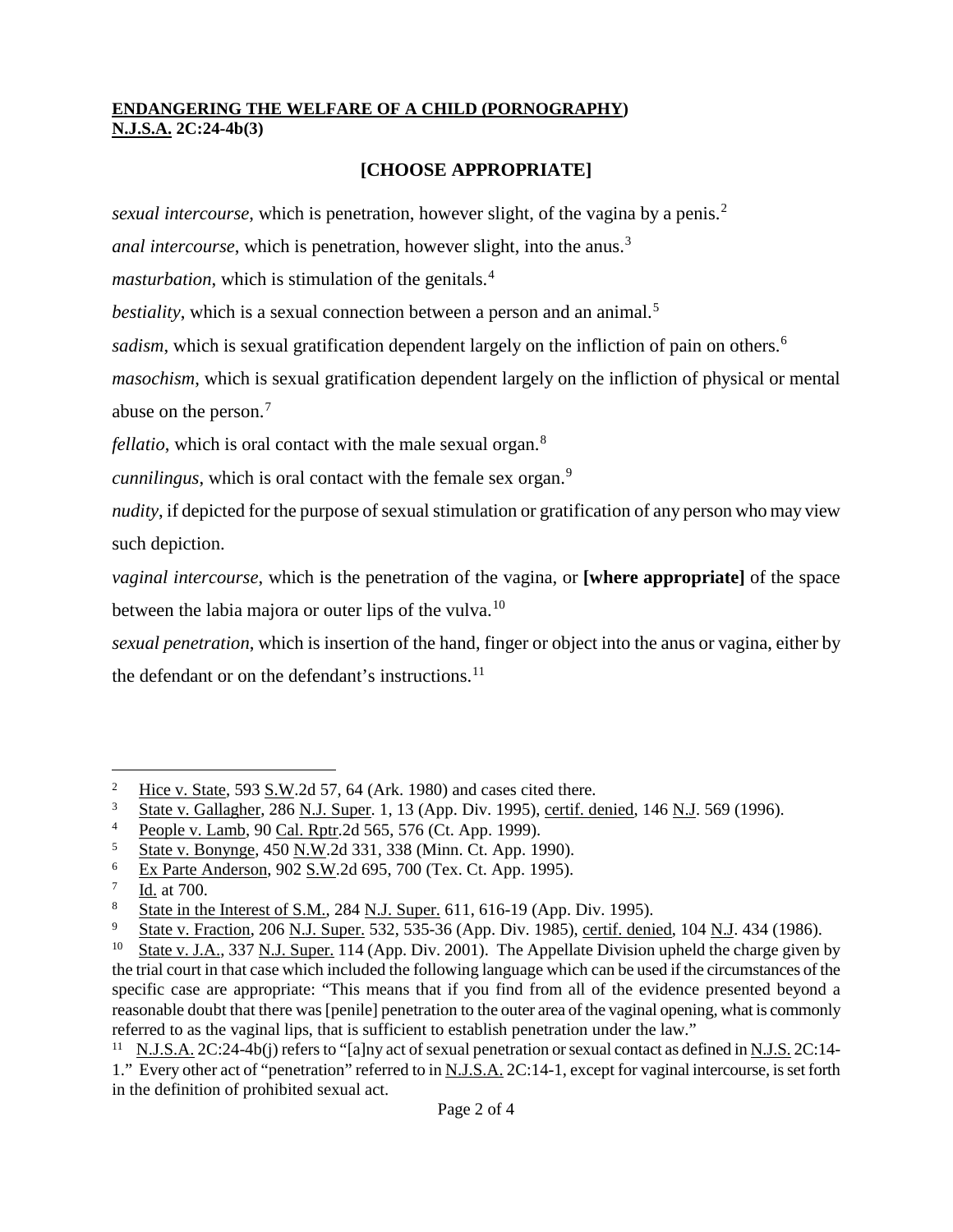### **ENDANGERING THE WELFARE OF A CHILD (PORNOGRAPHY) N.J.S.A. 2C:24-4b(3)**

*sexual contact*, which is an intentional touching by the victim or defendant, either directly or through clothing, of the victim's or defendant's intimate parts for the purpose of degrading or humiliating the victim or sexually arousing or sexually gratifying the defendant.<sup>[12](#page-2-0)</sup>

To cause is to do something that produces an effect or result. To permit is to consent to formally or to give opportunity for or allow or admit of.<sup>[13](#page-2-1)</sup>

A person acts knowingly with respect to the nature of his/her conduct or the attendant circumstances if he/she is aware that the conduct is of that nature or that such circumstances exist or the person is aware of a high probability of their existence. A person acts knowingly with respect to a result of the conduct if he/she is aware that it is practically certain that the conduct will cause a result. "Knowing," "with knowledge," or equivalent terms have the same meaning.

The second element that the State must prove beyond a reasonable doubt is that defendant knew, had reason to know or intended that the prohibited act might be photographed, filmed, reproduced, or reconstructed in any manner or might be part of an exhibition or performance. I have defined knowingly for you. A person has reason to know if a reasonably prudent person in his/her situation would have known. A person intends an act if he/she acts purposely. A person acts purposely with respect to the nature of his/her conduct or a result thereof if it is his/her conscious object to engage in conduct of that nature or to cause such a result. A person acts purposely with respect to attendant circumstances if the individual is aware of the existence of such circumstances or the individual believes or hopes that they exist. "With purpose," "designed," "with design" or equivalent terms have the same meaning.

Knowledge and purpose are conditions of the mind. They cannot be seen and can only be determined by inference from defendant's conduct, words or acts. A state of mind is rarely susceptible of direct proof but must ordinarily be inferred from the facts. Therefore, it is not necessary that the State produce witnesses to testify that an accused said that he/she had a certain state of mind when he/she did a particular thing. It is within your power to find that such proof has been furnished beyond a reasonable doubt by inference which may arise from the nature of his/her

<span id="page-2-0"></span> $\frac{12}{13}$  N.J.S.A. 2C:14-1d. See footnote 9 supra.<br>
State v V R 387 N J Super 342 346 (A 12

<span id="page-2-1"></span>State v. V.R., 387 N.J. Super. 342, 346 (App. Div. 2006).